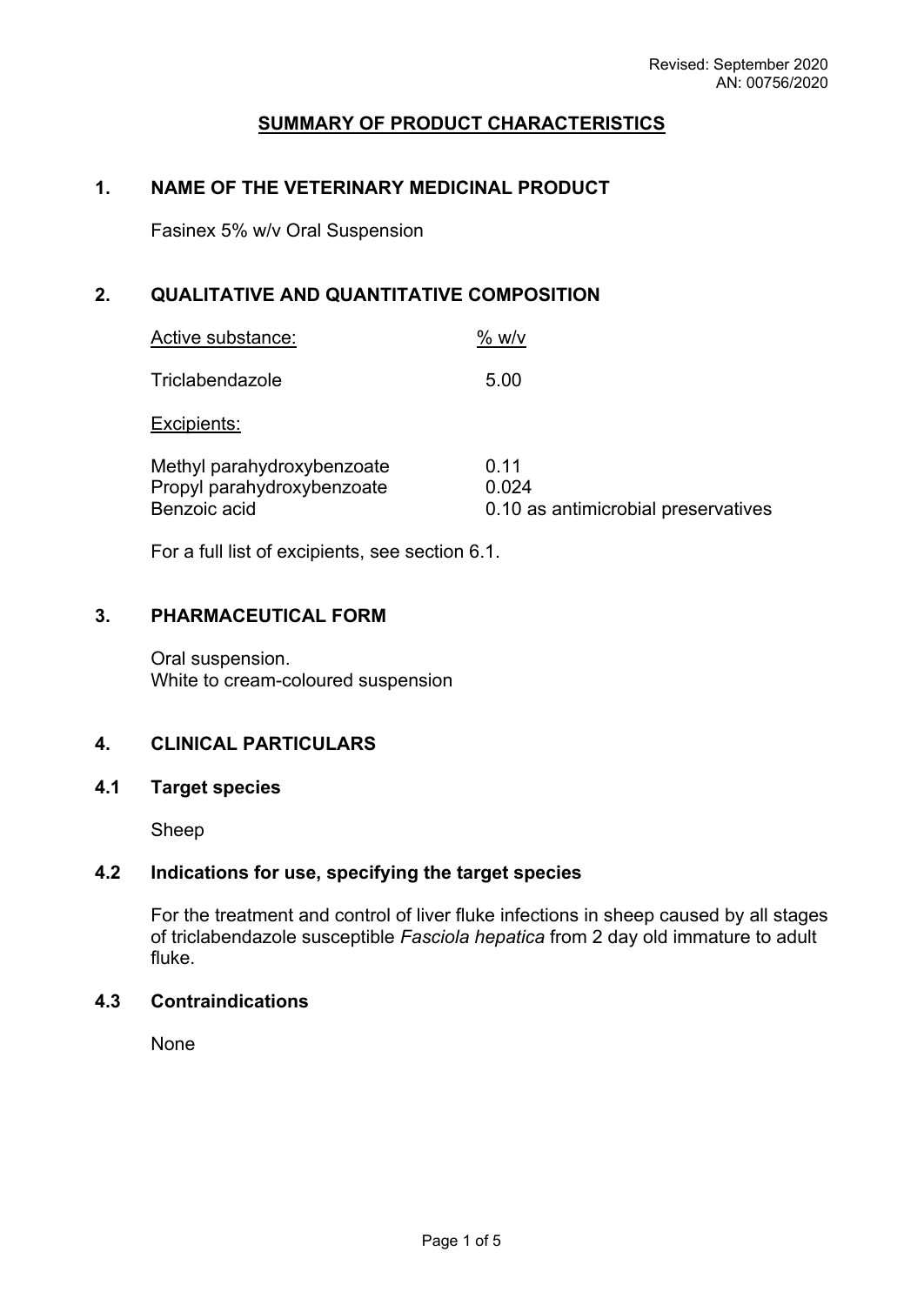## **4.4 Special warnings for each target species**

Care should be taken to avoid the following practices because they increase the risk of development of resistance and could ultimately result in ineffective therapy:

- Too frequent and repeated use of anthelmintics from the same class, over an extended period of time
- Underdosing which may be due to underestimation of body weight, misadministration of the product or lack of calibration of the dosing device (if any).

Suspected clinical cases of resistance to anthelmintics should be further investigated using appropriate tests (e.g. Faecal Egg Count Reduction Test). Where the results of the test(s) strongly suggest resistance to a particular anthelmintic, an anthelmintic belonging to another pharmacological class and having a different mode of action should be used.

Resistance to triclabendazole has been reported in *Fasciola* species in small ruminants in a number of countries including the EU. Therefore the use of this product should be based on local (regional, farm) epidemiological information about susceptibility of trematodes and recommendations on how to limit further selection for resistance to anthelmintics.

## **4.5 Special precautions for use**

i. Special precautions for use in animals

Assess bodyweight as accurately as possible before calculating dose. Shake the container thoroughly before use. Clean drenching equipment before and after use. Use unaltered product from the original container.

Parasite resistance to a particular class of anthelmintic may develop following frequent repeated use or misuse of an anthelmintic of that class. To reduce this risk, dosing programmes should be discussed with your Veterinary Adviser. Efficacy of this product against liver fluke is reduced if triclabendazole-resistant strains are present. If lack of efficacy is suspected seek veterinary advice.

ii. Special precautions to be taken by the person administering the veterinary medicinal product to animals

When using, do not eat, drink or smoke. Wash splashes from eyes and skin immediately. Take off immediately any contaminated clothing. Wash hands and exposed skin before meals and after work.

#### **4.6 Adverse reactions (frequency and seriousness)**

None.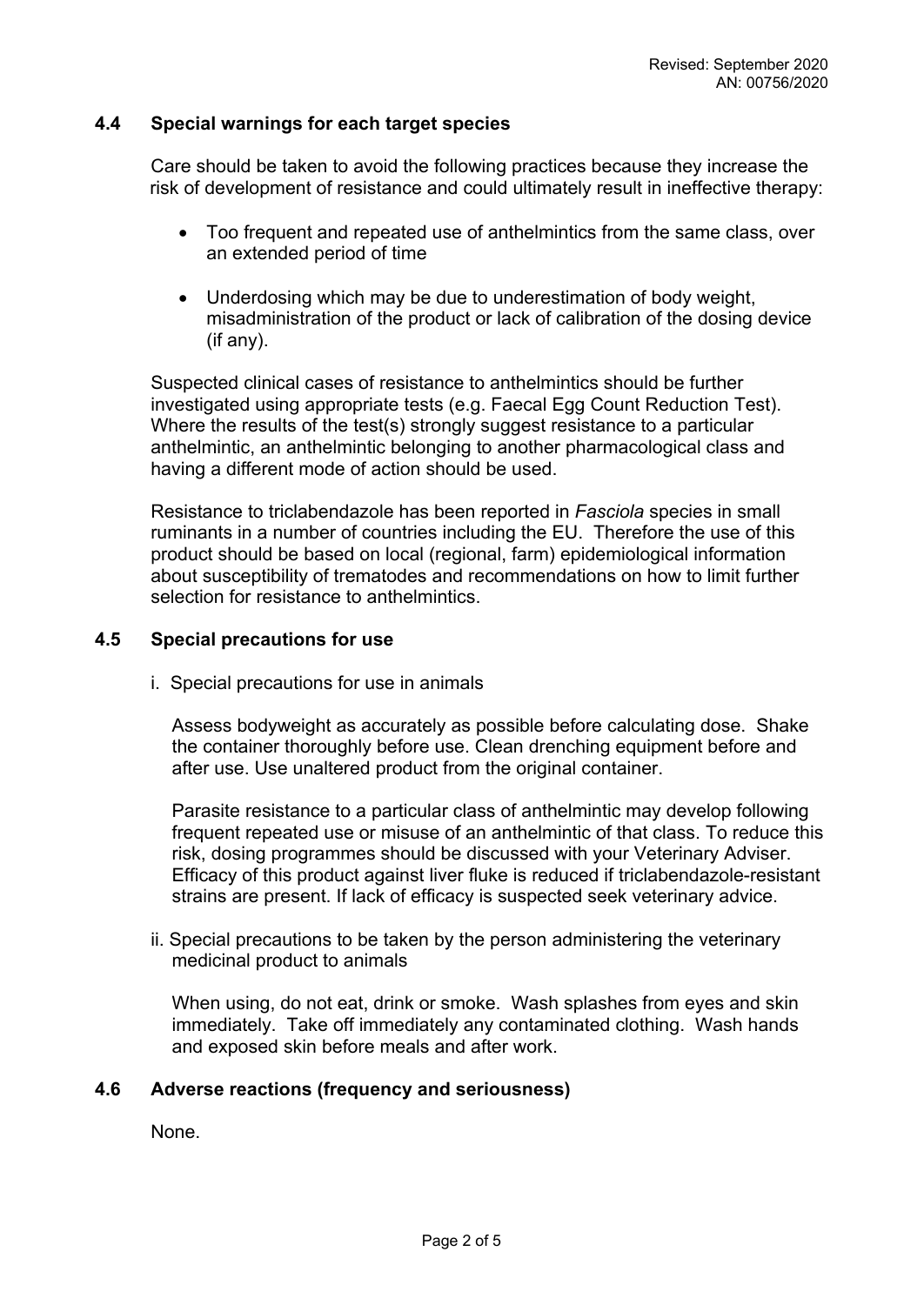# **4.7 Use during pregnancy, lactation or lay**

The product can be used in pregnant ewes not producing milk for human consumption. Not authorised for use in ewes producing milk for human consumption including during the dry period.

#### **4.8 Interaction with other medicinal products and other forms of interaction**

None known.

#### **4.9 Amounts to be administered and administration route**

For oral administration. Dose: 10mg triclabendazole /kg bodyweight. (1ml Fasinex 5% per 5kg bodyweight).

Do not mix with other products. To ensure administration of a correct dose, body weight should be determined as accurately as possible; accuracy of the dosing device should be checked.

Most types of automatic drenching guns may be used.

Do not mix with other products before administration except if premixing is done by a veterinary surgeon or a pharmacist.

#### Routine Flock Treatment (high risk fluke areas)

As a guide, dose all sheep exposed to fluke infested pastures preventatively at regular intervals of 10 weeks from March/April through to October/November. A dose in January may also be required. All animals grazing the pasture should be treated at these times. Any bought-in sheep should be dosed before joining the main flock. Veterinary advice should be sought with regard to specific preventative dosing regimes.

#### Routine Flock Treatment (moderate risk fluke areas)

Dose all sheep exposed to fluke infested pastures at regular intervals of 10 weeks throughout the fluke season, usually from September to January/February. An additional preventative treatment in the spring will assist in reducing the amount of new infestation on pasture in the following autumn.

Any bought in sheep should be treated before joining the main flock.

**Treatment of acute outbreaks:** The flock should be treated immediately after diagnosis is reached. Veterinary advice should be sought for subsequent dosing intervals.

#### **4.10 Overdose (symptoms, emergency procedures, antidotes), if necessary**

No treatment specified.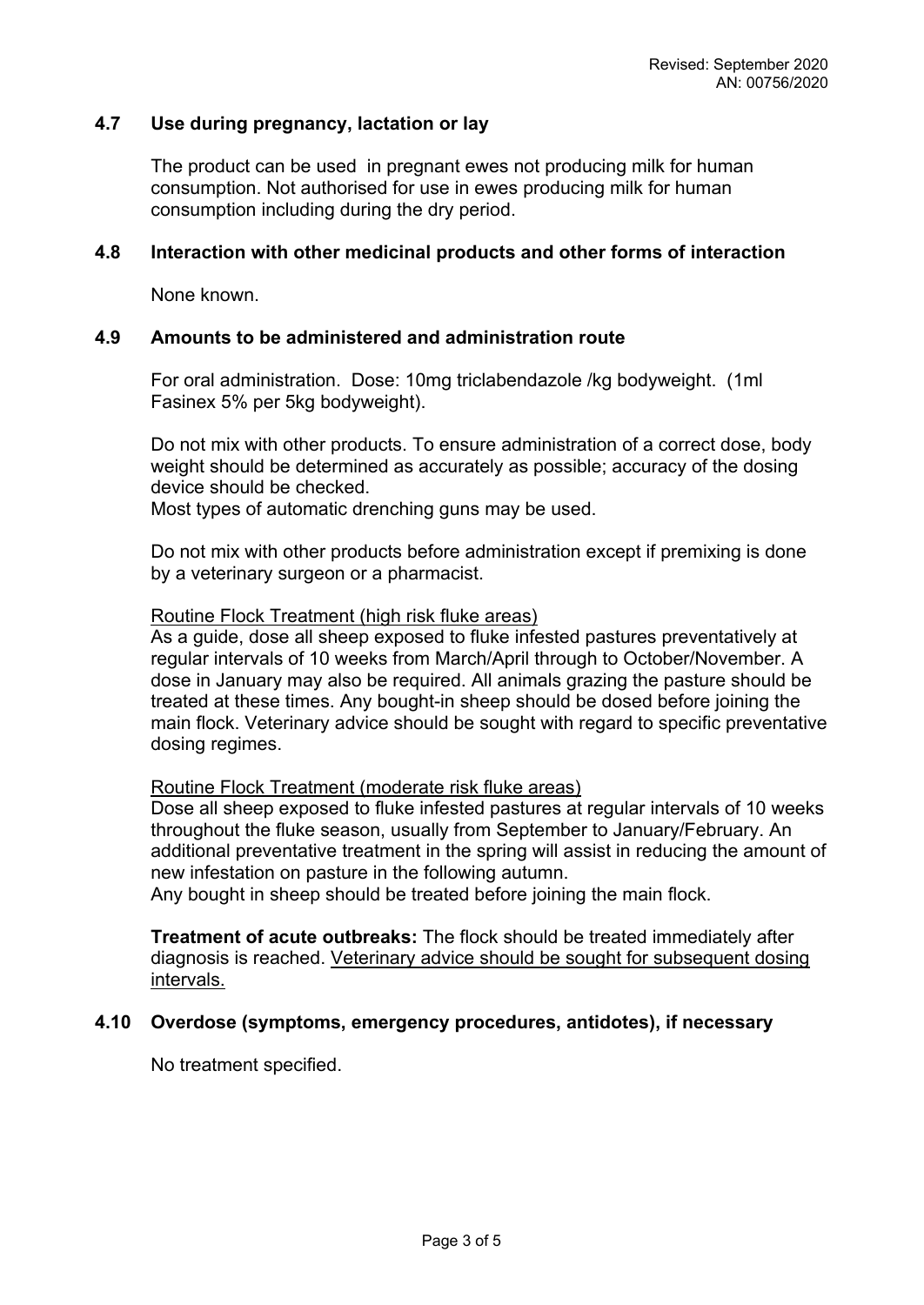## **4.11 Withdrawal period(s)**

Animals must not be slaughtered for human consumption during treatment. Sheep may be slaughtered for human consumption only after 56 days from the last treatment.

Not authorised for use in ewes producing milk for human consumption including during the dry period.

Do not use within 1 year prior to the first lambing in ewes intended to produce milk for human consumption.

# **5. PHARMACOLOGICAL PROPERTIES**

**Pharmacotherapeutic group:** Antiparasitic products, insecticides and repellents; Triclabendazole

**ATC vet code:** QP52AC01

## **5.1 Pharmacodynamic properties**

Triclabendazole is a flukicide.

## **5.2 Pharmacokinetic particulars**

Majority of oral dose in rats, sheep, goats and rabbits is eliminated in faeces after 6-10 days, as unchanged drug or products of biliary excretion. Urinary excretion is minimal. Sulphone, sulphoxide, ketone and 4-hydroxy triclabendazole derivatives are the main metabolites identified in plasma.

# **6. PHARMACEUTICAL PARTICULARS**

## **6.1 List of excipients**

Methyl parahydroxybenzoate Propyl parahydroxybenzoate Benzoic acid Povidone K30 Cellulose microcrystalline and Sodium croscarmellose (11% Sodium croscarmellose) Disodium hydrogen phosphate dodecahydrate Water purified

# **6.2 Incompatibilities**

None known

#### **6.3 Shelf life**

Shelf life of veterinary medicinal product as packaged for sale: 5 years